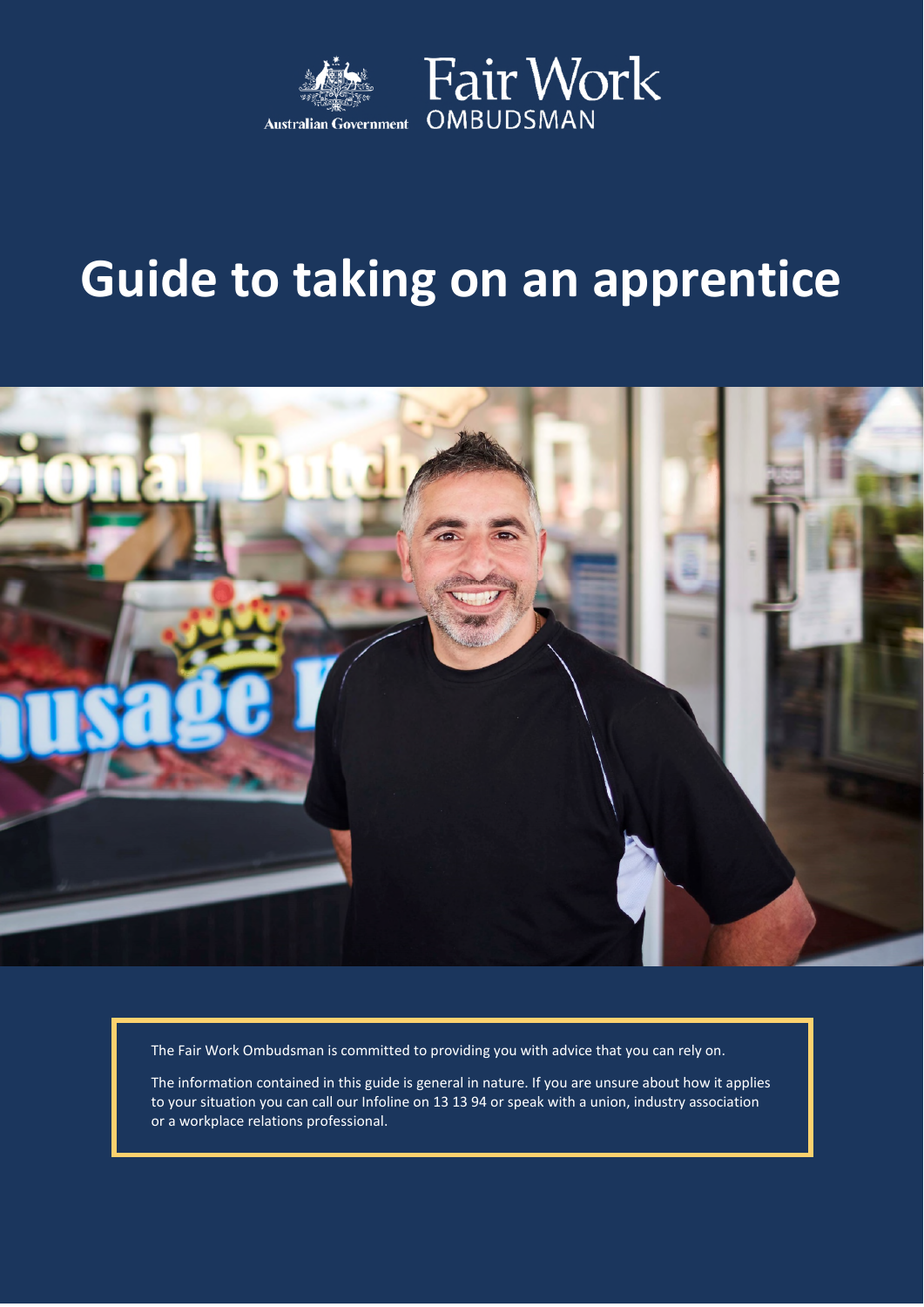### **Why use this guide?**

Hiring an apprentice can be a great investment for your business and gives you the opportunity to guide and mentor the next generation of workers.

It's also an important decision for your business and comes with responsibilities. This guide will help you understand your obligations and get your apprentice started on the right track.

Taking a few simple planning steps before you start can help you make better hiring decisions, which will save you time and money in the long run. Our 'Hiring [employees' online](http://www.fairwork.gov.au/learning) learning course has interactive activities, templates and checklists to help you through these steps – you can complete it for free at www.fairwork.gov.au/learning

#### **Who is an apprentice?**

An apprentice is someone who combines work and study to obtain a trade qualification in their industry, for example, as a carpenter, chef or hairdresser. An apprenticeship typically takes between 1 to 4 years to complete. Anyone who's old enough to work can be an apprentice and they don't need a secondary school certificate or any other qualification. A school-based apprentice is an employee who is undertaking an apprenticeship while also completing their secondary education.

An apprentice must have a formal training contract with the relevant state or territory apprenticeship authority and regularly undertake training through a Registered Training Organisation (RTO), for example, a TAFE or other registered training provider. You can find your relevant state or territory training authority at the end of this guide.

#### **Who is a trainee?**

A trainee is someone who combines work and study to obtain a certificate qualification in a particular industry or occupation, for example, office work, childcare or information technology. It takes approximately 1 to 2 years to complete a traineeship. For information about [trainees](http://www.fairwork.gov.au/apprenticestrainees) visit www.fairwork.gov.au/apprenticestrainees



### **Know the law**

There are workplace laws that apply to all employees in the national workplace relations system. Apprentices receive the same entitlements as other employees, such as annual leave, sick leave, public holidays and breaks. These entitlements are set out in the National Employment Standards and the award or agreement that applies to your business.

#### **The National Employment Standards**

There are National Employment Standards (NES) that apply to all employees. They cover:

- **Maximum weekly hours** 38 hours per week, plus reasonable additional hours
- **Requests for flexible working arrangements** certain employees can request a change in their working arrangements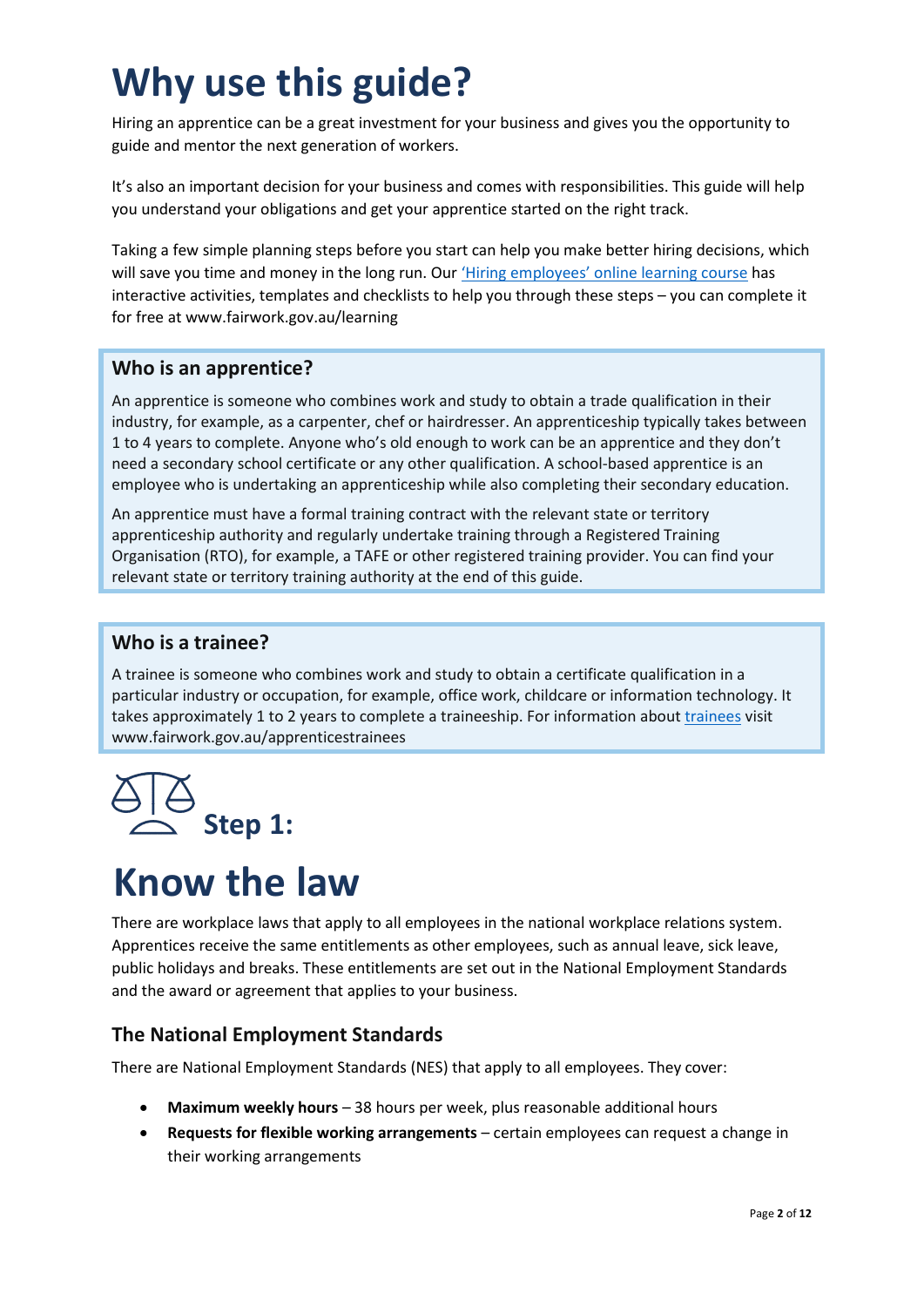- **Parental leave** up to 12 months unpaid leave per employee, as well as the right to request an additional 12 months leave
- **Annual leave** 4 weeks paid leave per year, plus an additional week for some shiftworkers
- **Personal/carer's leave** (also known as sick and carer's leave), compassionate leave and family and domestic violence leave – 10 days per year paid personal/carer's leave (pro rata for part-time employees), 2 days unpaid carer's leave, 2 days compassionate leave as required and 5 days unpaid family and domestic violence leave (in a 12 month period)
- **Community service leave** unpaid leave for voluntary emergency management activities and leave for jury service
- **Long service leave** paid leave for employees who have been with the same employer for a long time
- **Public holidays** an entitlement to a day off on a public holiday, unless reasonably requested to work
- **Notice of termination and redundancy pay** up to 5 weeks notice of termination and up to 16 weeks redundancy pay
- **Fair Work [Information](http://www.fairwork.gov.au/fwis) Statement** and **Casual [Employment](http://www.fairwork.gov.au/ceis) Information Statement** the Fair Work Information Statement must be provided to all new employees. Visit www.fairwork.gov.au/fwis to download a copy. The Casual Employment Information Statement must also be provided to casual employees (visit www.fairwork.gov.au/ceis to download a copy). Note that apprentices and trainees can't be engaged on a casual basis.
- **Casual conversion** the right for a casual employee to become a permanent employee in some circumstances. Note that apprenticeships and traineeships can't be done on a casual basis.

#### For more information about each of the [NES](http://www.fairwork.gov.au/nes) visit www.fairwork.gov.au/nes



An award is a document that sets out the minimum wages and conditions for an industry or occupation. They apply in addition to the NES. Awards cover things like apprentice pay, hours of work, rosters, breaks, allowances, penalty rates and overtime.

To search for the **award** that applies to your business, go to www.fairwork.gov.au/awards

| ___<br>__ |
|-----------|
|           |

#### **Registered agreements**

An agreement is a document that sets out the minimum wages and conditions for a workplace. When an agreement is in place, it will usually apply instead of the award.

For more information on [agreements](http://www.fairwork.gov.au/awards-and-agreements) go to www.fairwork.gov.au/awards-and-agreements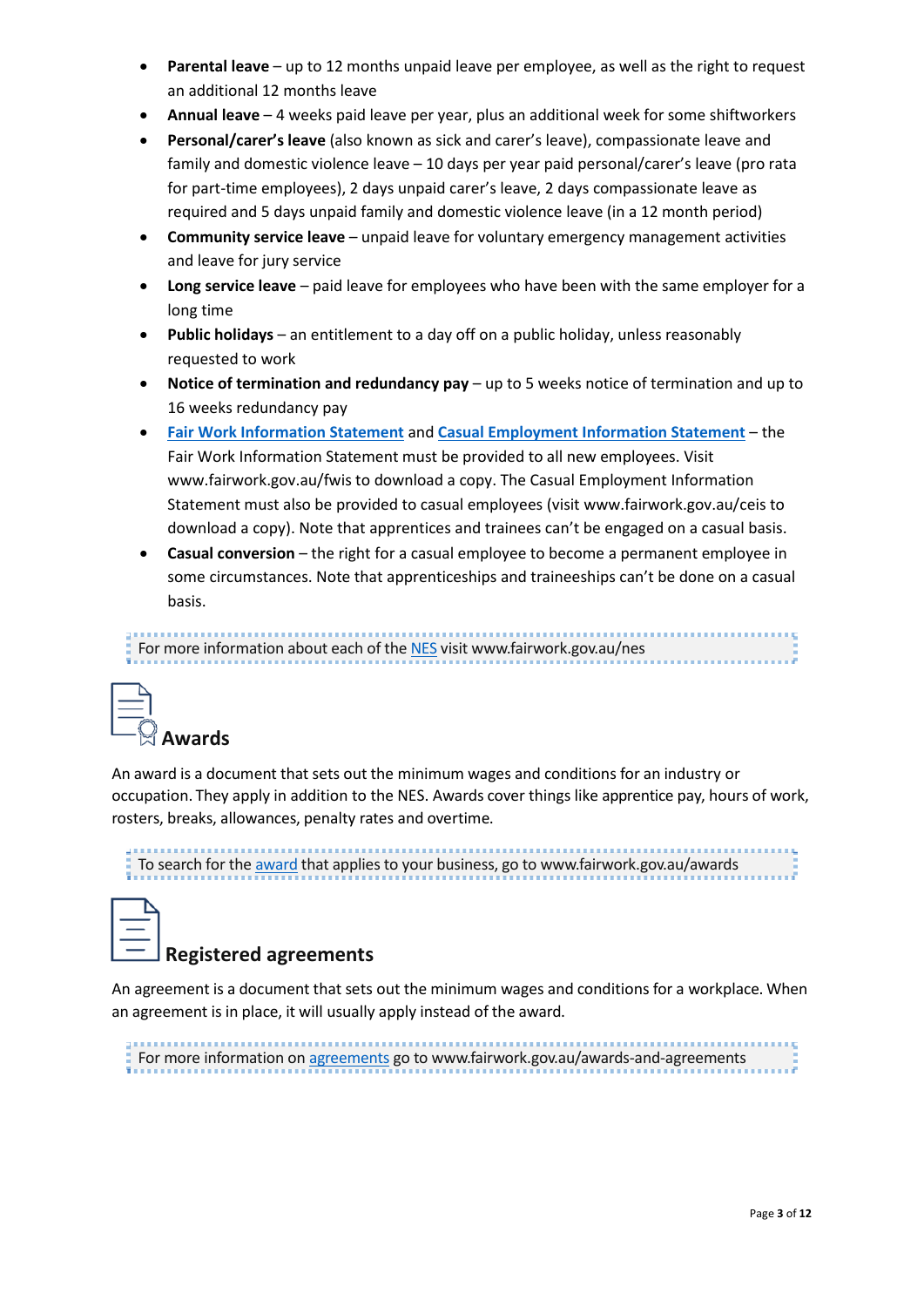

#### **Award/agreement free employees**

Some employees aren't covered by a modern award or registered agreement. These employees are considered to be award/agreement free. These employees are entitled to the national minimum wage and the NES.

The national minimum wage doesn't include special rates for apprentices. Apprentices who are award/agreement free must be paid at least the minimum pay rates provided for apprentices in the Miscellaneous Award.

## **Apprentice wages**

Apprentices usually receive special pay rates while they complete their qualification. This includes payment for all hours spent working at your business and in formal training/trade school. You can only pay apprentice wages if you have a formal training contract with your apprentice that has been registered and recognised by a state or territory training authority.

Apprentice wages are set out in the award or agreement that applies to your business. It can vary based on the length of the apprenticeship, how much training the apprentice has completed, and if the employee is a school-based or adult apprentice.

For help with pay [rates](http://www.fairwork.gov.au/pact) go to www.fairwork.gov.au/pact or your industry association.

# **Pay increases**

Apprentice wages usually increase on 1 July each year and each time a milestone is reached in the apprenticeship. The award or agreement that applies to your business will state whether milestones are:

- **time-based** the apprentice moves to the next pay level after they've worked a certain amount of time (for example, 12 months). You should refer to your apprentice's training contract for a record of the date the apprenticeship started. Industries that use time-based milestones include the hair & beauty, restaurant and café industries.
- **competency-based** the apprentice moves to the next pay level when they've achieved certain skill or training requirements (which might be earlier than 12 months). These competencies need to be set out in the apprentice's negotiated training plan and approved by the RTO and the employer before the apprentice can move to the next stage. Industries that use competency-based milestones include the building & construction and vehicle manufacturing & repair industries.

Once the apprenticeship is completed and signed off by the RTO and the employer, the employee will be paid the tradesperson's pay rate.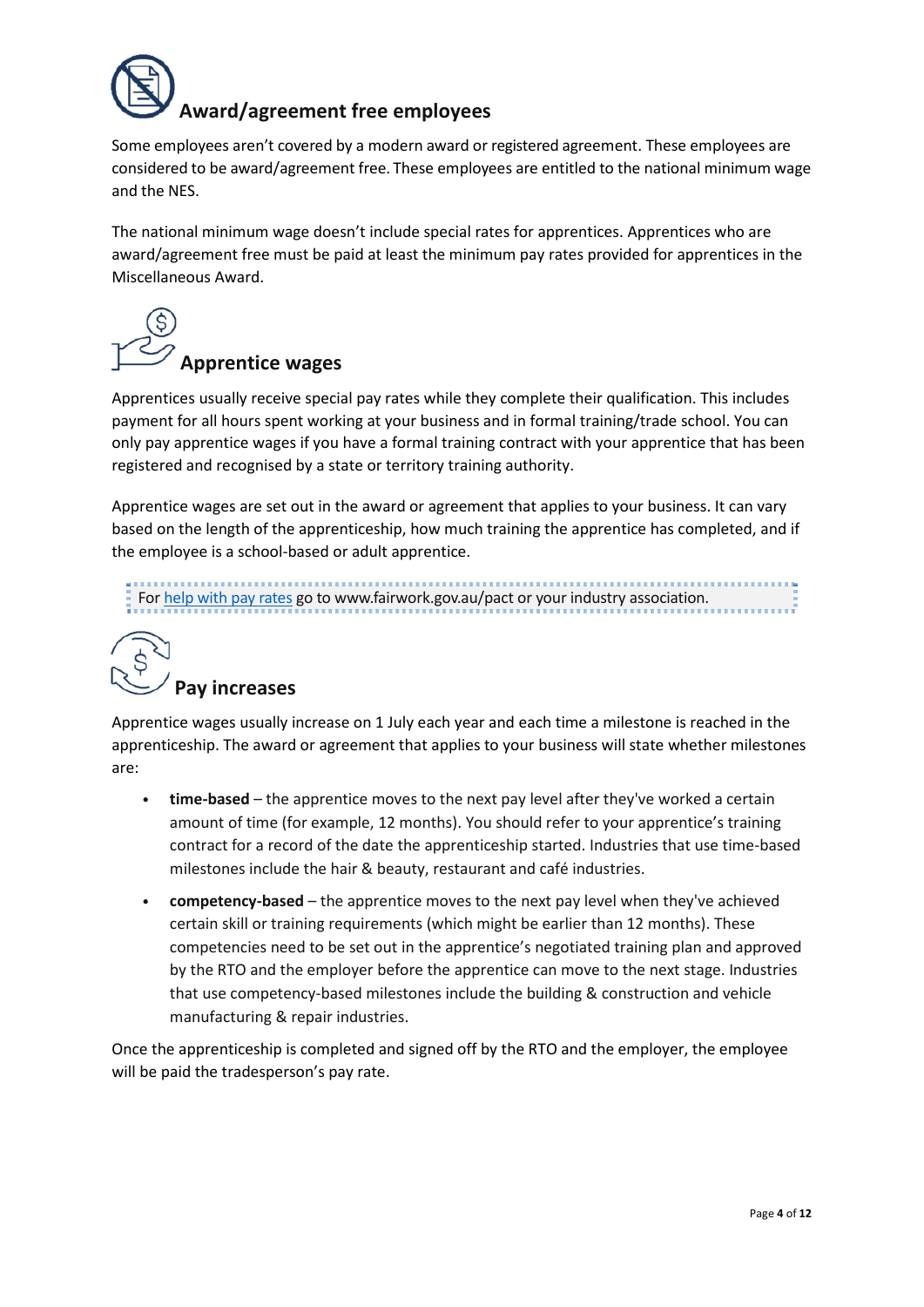

#### **Training entitlements**

Your apprentice will undertake training as part of their training contract and must be paid for this time. Off-the-job training is time spent in structured training delivered by an RTO. It's often delivered away from the workplace and referred to as trade school. It can sometimes be delivered at the worksite but doesn't include normal work duties.

The apprentice's award will outline when you have to reimburse them (or you can choose to pay the RTO directly) for the cost of training fees and prescribed textbooks.

#### **School-based apprenticeships**

For some school-based apprenticeships the payment for trade school isn't based on the actual hours they go to training. Instead, they get paid 25% of the hours they work for you each week. This only applies while they're a full-time school student, is paid at the full-time apprentice hourly rate (including any all-purpose allowances) and can be averaged over a semester/year.

For example, Sean is a full-time school student doing a school-based apprenticeship. He works 8 hours per week with his employer. Sean is paid 10 hours per week in total which is made up of: - 8 hours he works with his employer

- 2 hours for his off-the-job training (being 25% of the 8 hours he works for his employer).

#### **Queensland or Western Australia apprentice?**

If you're an employer in Queensland or Western Australia, your apprentices may have different conditions and entitlements. You can work out [their relevant entitlements](http://www.fairwork.gov.au/pact) at [www.fairwork.gov.au/pact](http://www.fairwork.gov.au/pact)



#### **Formal training contract**

Apprenticeships operate on the basis of a formal training contract between you and your apprentice. The contract outlines your obligations to provide training and the qualification your apprentice is working towards achieving. This contract can only be cancelled by mutual consent or, if only one party applies for cancellation, by the relevant state training authority after considering the circumstances.

Training contracts must be registered with your state or territory training authority.



#### **Record-keeping and pay slips**

You must keep written time and wage records for each employee. This includes records about:

- their employment details including:
	- o the apprentice's name
	- o the employer's name and ABN
	- o the apprentice's employment status (full-time or part-time and permanent or fixed term)
	- o the date the apprentice's employment began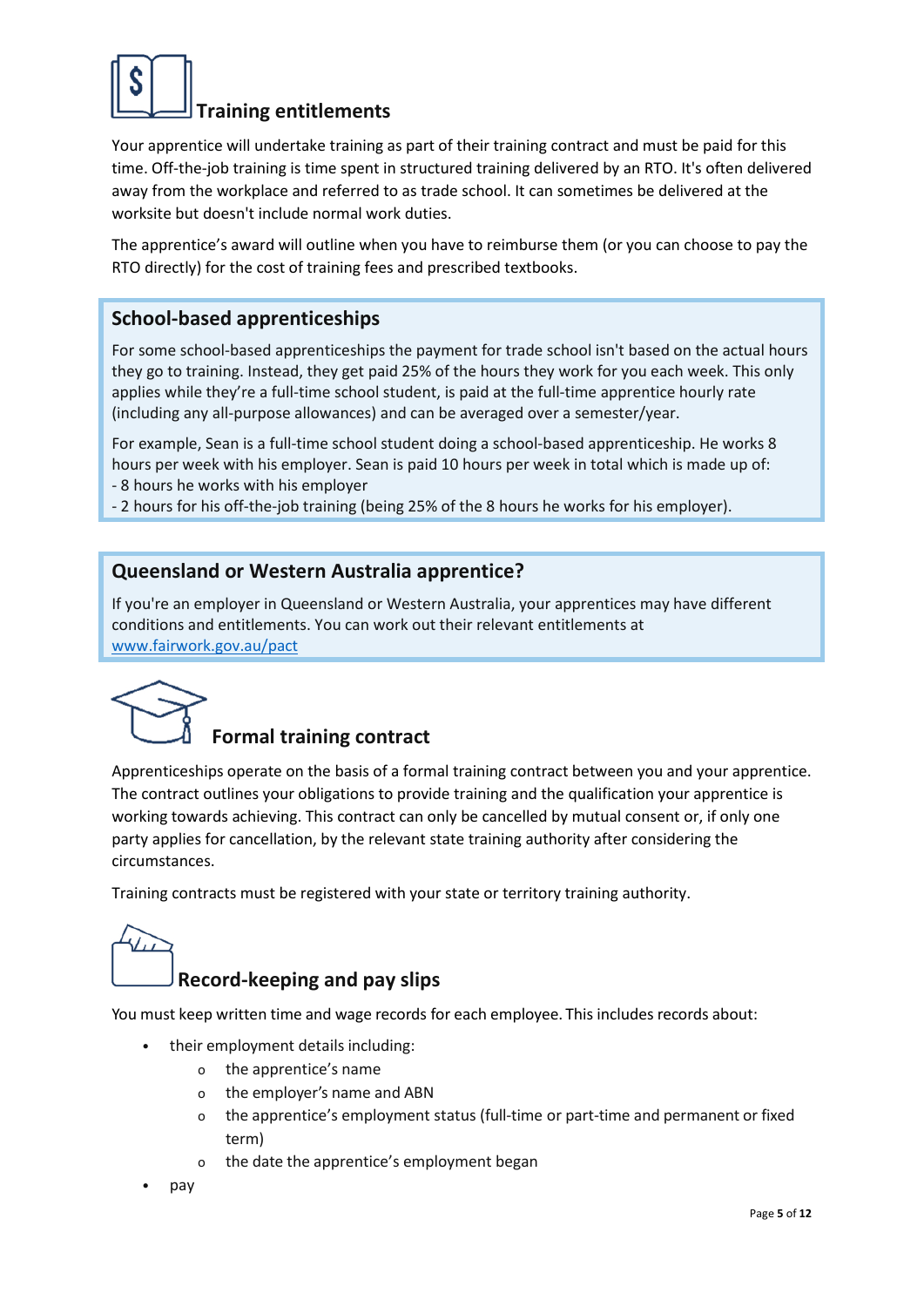- overtime
- hours of work
- **leave**
- superannuation contributions
- termination of employment
- agreements relating to an individual's employment (including individual flexibility agreements and guarantees of annual earnings).

These records must be kept for at least seven years.

```
information about keeping records.
```
You also need to give all employees a pay slip within one day of paying their wages.

To find out more about [what has to be on a pay slip](http://www.fairwork.gov.au/payslips) or to download our [template pay slip](http://www.fairwork.gov.au/payslips), go to www.fairwork.gov.au/payslips



#### **Taxation and superannuation**

Employers need to meet tax obligations for all workers. This includes PAYG withholding and superannuation on behalf of their employees.

You can find more information about superannuation contributions at our Tax and [superannuation page at www.fairwork.gov.au/pay/tax-and-superannuation](http://www.fairwork.gov.au/pay/tax-and-superannuation)

# **Workplace health & safety and worker's compensation**

As an employer, you are responsible for providing a healthy and safe working environment for your employees. You also need to pay worker's compensation insurance for your employees. Each state and territory has a local workplace health and safety body. Please see the end of this guide to find your relevant one.



### **Think about hiring**

By assessing the current and future needs of your business, you can get a better idea about the role you want to fill. You can then decide whether hiring an apprentice is the best option for your business.

Remember apprenticeships can take 3-4 years to complete, so consider how the role may change over time:

- **full-time apprentices** usually work, on average, 38 hours per week (or 36 hours for some workplaces), plus reasonable additional hours.
- **part-time apprentices** work, on average, less than 38 hours per week (or 36 hours for some workplaces). They work a regular pattern of hours which are usually recorded in writing. Part-time apprentices get entitlements such as annual leave and personal/carer's leave.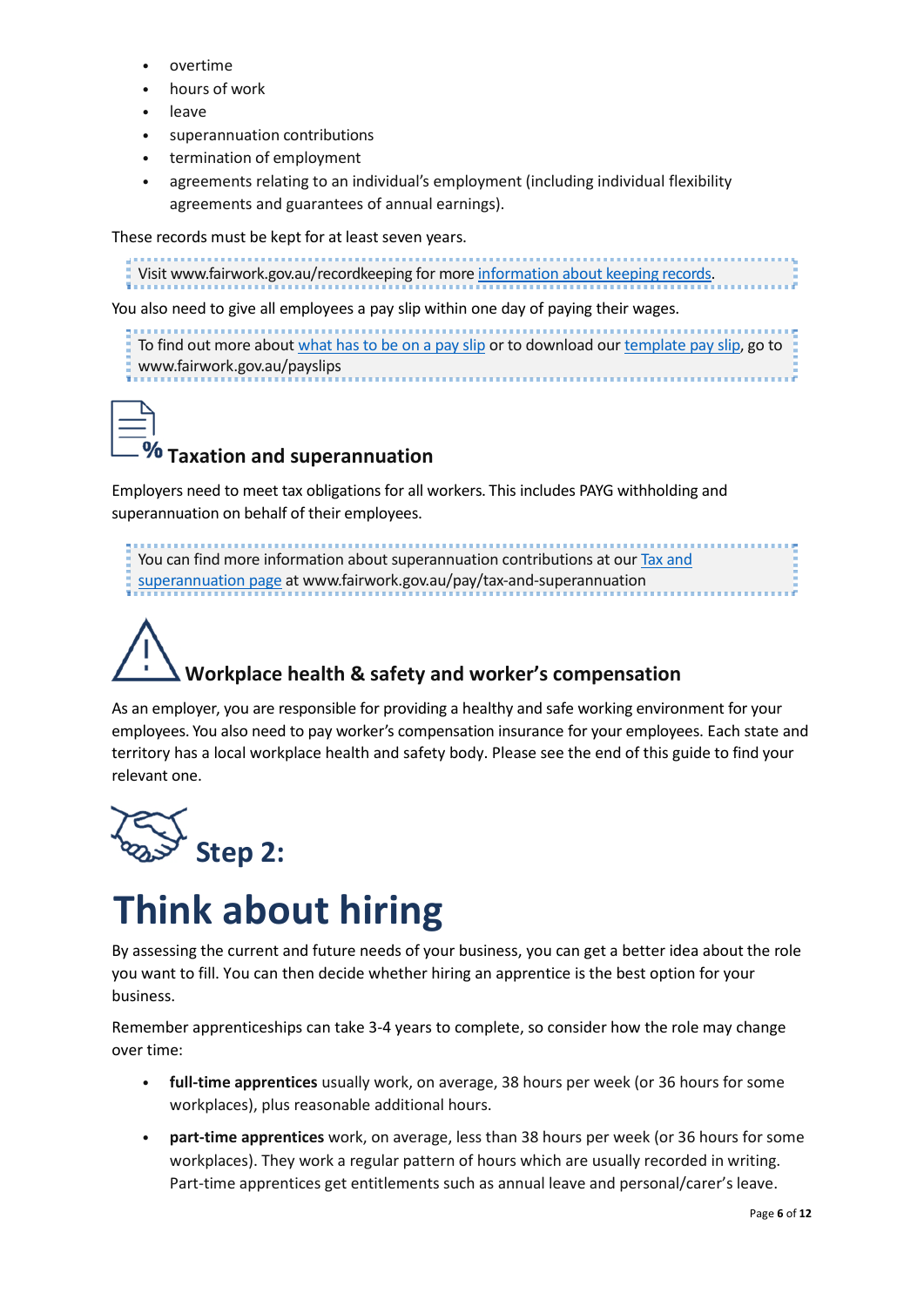- **adult apprentices** are apprentices who are over 21 years of age when they are engaged. Some awards have different pay rates for adult apprentices.
- **school-based apprentices** are high school students who combine work, training and secondary education through a school-based apprenticeship. Some awards have different pay rates for time spent in training by full-time students.

Apprenticeships can't be done on a casual basis. If you need a worker who can work irregular hours and respond to changing business demands, an apprenticeship may not be the best fit – you may require a casual employee.

We have information about [different types of employees](http://www.fairwork.gov.au/employee-entitlements/types-of-employees) at www.fairwork.gov.au/employeeentitlements/types-of-employees

Once you've worked out what type of apprentice will suit your business, you'll need to find the right person for the job. This means attracting the right candidates, reviewing resumes and interviewing people to find the right person.

ĵ For practical information about interviewing skills, complete our 'Hiring employees' online **learning course at [www.fairwork.gov.au/learning](http://www.fairwork.gov.au/learning)** 

Employers hiring apprentices may be eligible to receive financial support and incentives.

For more information, you can visit the [Australian Apprenticeships website](http://www.australianapprenticeships.gov.au/) at www.australianapprenticeships.gov.au or get in touch with your local provider.



### **Complete the paperwork**

Make sure you have a registered training contract in place. Contact your local Australian Apprenticeship Support Network Provider to organise the training contract and work out which RTO your apprentice will attend to complete their off-the-job training. You can't pay someone as an apprentice unless it's under a formal training contract. You will also need a negotiated training plan endorsed by the relevant RTO and agreed to by the apprentice. The training plan should specify:

- the qualification to be issued on completion of the training plan
- the training/tasks to be delivered by you (the employer)
- the training to be delivered by the RTO and where and when that training will occur
- the end date of the apprenticeship
- units of competency that the apprentice must achieve together with the expected completion date for each unit
- any relevant units of competency that the apprentice has already completed (recognition of prior learning)
- training materials, resources, facilities and supervision arrangements that will support the training
- any additional support the apprentice may require if there are identified barriers of learning (for example, poor literacy and numeracy skills)
- how and when the RTO plans to monitor and assess the apprentice's progress
- an addendum, used to capture additional information required for school-based apprenticeships.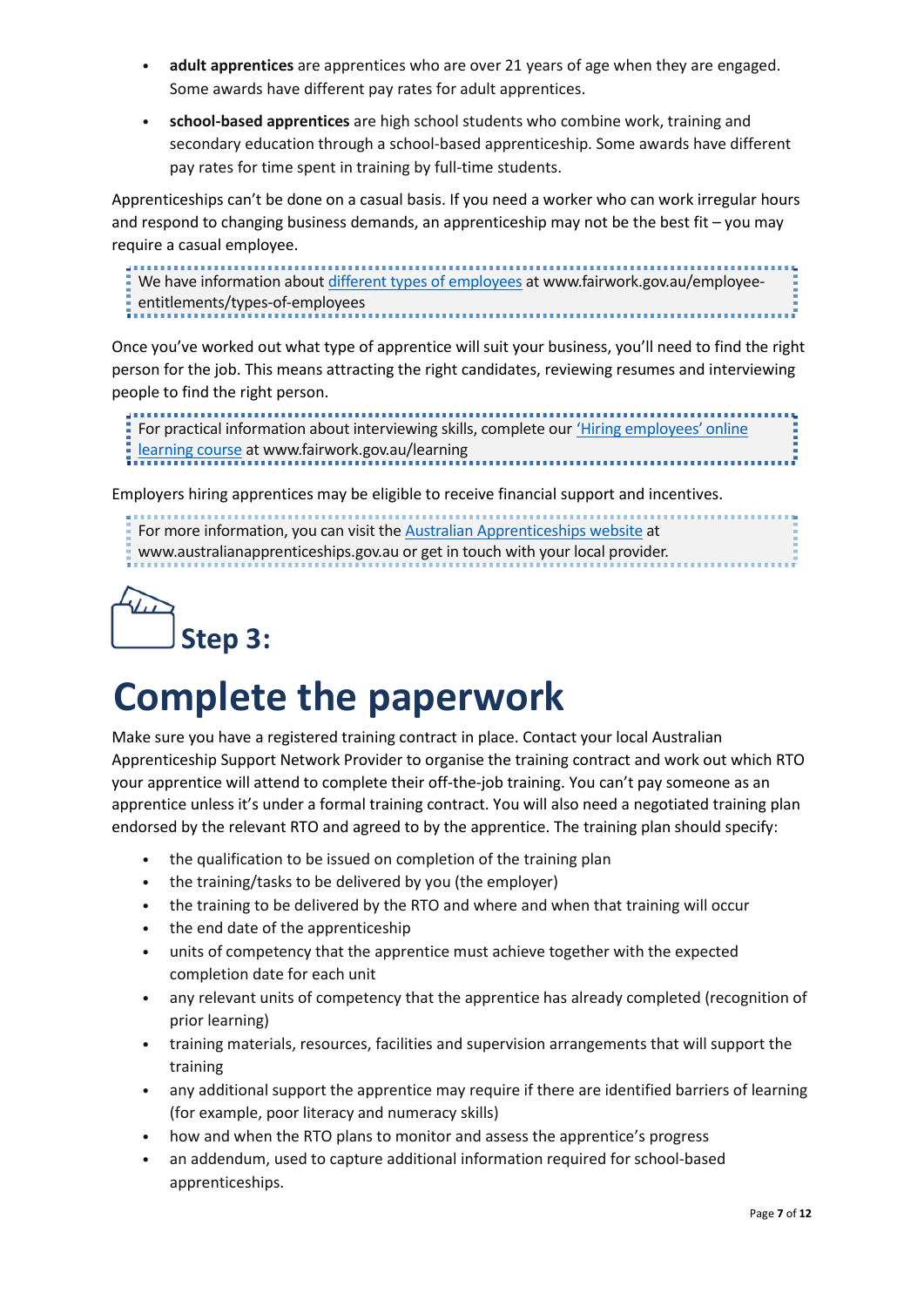You must also provide the employee with a copy of the Fair Work [Information](https://www.fairwork.gov.au/fwis) Statement, available to print at www.fairwork.gov.au/fwis (this must be given to every new employee when they start work) and any forms that need completed such as a tax file declaration and superannuation paperwork.

It's best practice to give your apprentice a contract of employment or employment offer which sets outs things like their pay and entitlements, which can't be lower than the minimum entitlements under their award or agreement. To help them understand what's expected of them and what they can expect too, it's a good idea to also include copies of any relevant company policies such as a code of conduct, uniform or social media policies.

# **Step 4:**

### **Start on the right foot**

Investing time in a thorough induction will help you get the most from your apprentice. It will also help ensure that the employee feels well-informed, welcomed and equipped to do their job.

As part of the induction program, you can include:

- a tour of the workplace and introductions to other employees
- an overview of the business
- an explanation of the employee's role and responsibilities. This is also a good time to discuss when the apprentice will attend trade school and how they can balance work and training responsibilities
- an explanation of the business' policies and procedures including the hours of operation, the dress code and payroll. It's a good time to explain any leave notification policies or preferences. For example, how the apprentice should notify you when they are sick (by text, phone call or email)
- an overview of the workplace health and safety protocols, including fire and evacuation procedures.

You can also use this time to make sure all the required paperwork has been completed.

#### **Managing young workers**

If you employ a younger apprentice it's important to remember this could be their first experience at work, so they might need help understanding what's expected of them and things like their pay.

It's a good idea to:

- recognise and be supportive of the needs of apprentices, including their study requirements
- provide information to young workers in a way that is appropriate, so they understand what is expected in terms of workplace policies, procedures and practices. Don't assume they know things like what to do if they're sick or running late
- provide young workers with safe systems of work, safe equipment and proper training
- ensure that all employees are aware that the business does not tolerate bullying, harassment or discrimination
- set them up with a more experienced buddy or mentor. This could be someone who's completed an apprenticeship in the past who can give them advice about both their work and training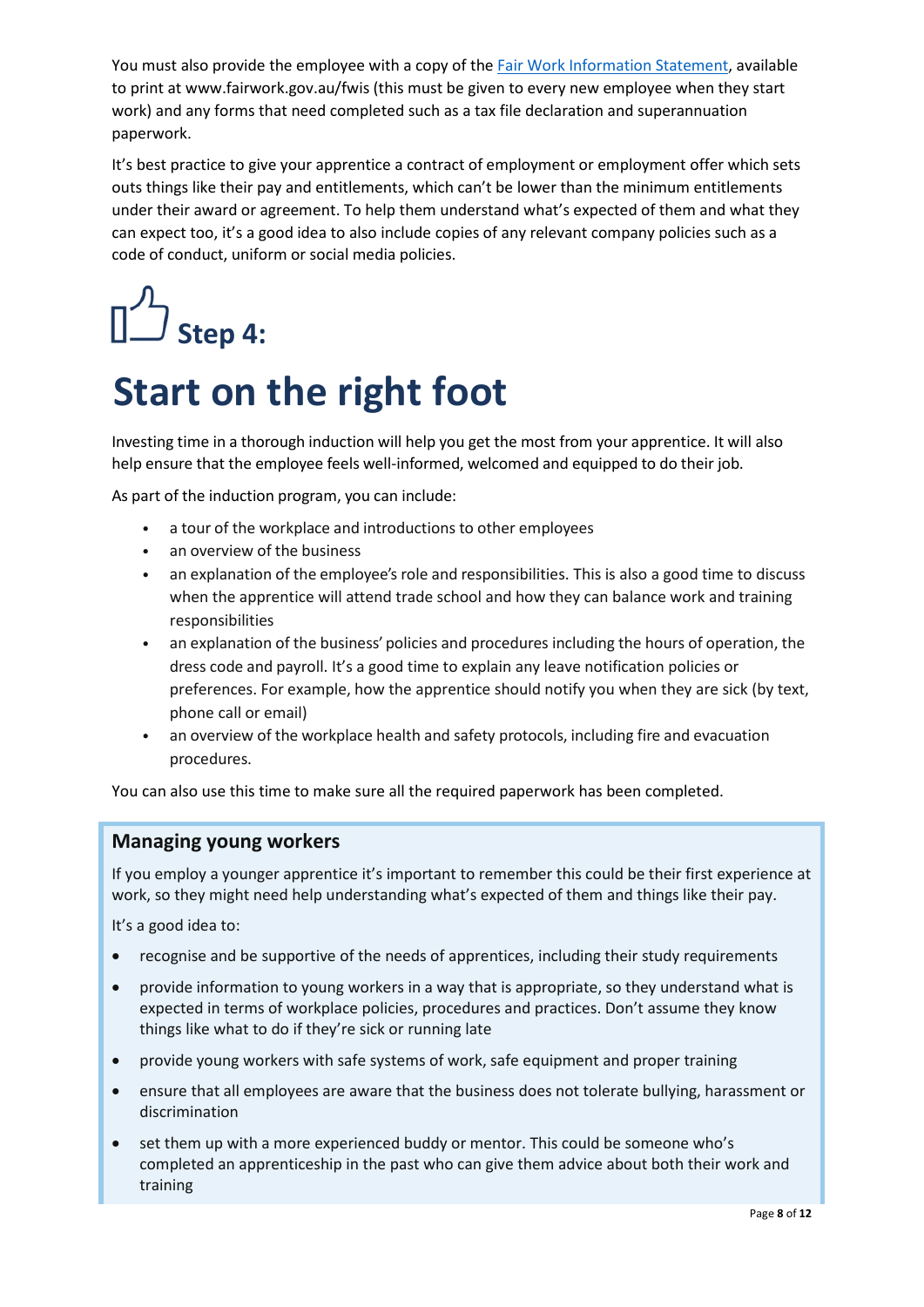- check in with them regularly and encourage them to ask questions
- ensure appropriate training is given to young workers that takes into account their level of experience, skill and knowledge
- ensure that any performance management, like giving regular feedback (both positive and constructive) is done appropriately.

Young workers are likely to form the basis of your business' future. They can also bring new enthusiasm and ideas to your business. Employees are more likely to stay in a positive and productive workplace. If a workplace issue does arise, it's important to address it as soon as possible to stop the issue from becoming more serious.

You can get practical tips on how to respond to employee concerns by completing our 'Difficult Conversations in the Workplace – manager' course at www.fairwork.gov.au/learning. Remember, you don't want to lose a good employee after their first year and miss out on having their third year expertise.

#### **Support from your Australian Apprenticeship Support Network Providers**

Your local providers deliver free support services for Australian Apprenticeships. This includes providing information and assistance to employers, apprentices and other interested people. Australian Apprenticeship Support Network Providers also administer government incentive payments to employers and allowances for Australian Apprentices.

To get in contact [with a relevant provider, call the Australian Appren](https://www.australianapprenticeships.gov.au/search-aasn)ticeships referral line on 13 38 73 or visit their Find My Apprenticeship Network provider page at www.australianapprenticeships.gov.au/search-aasn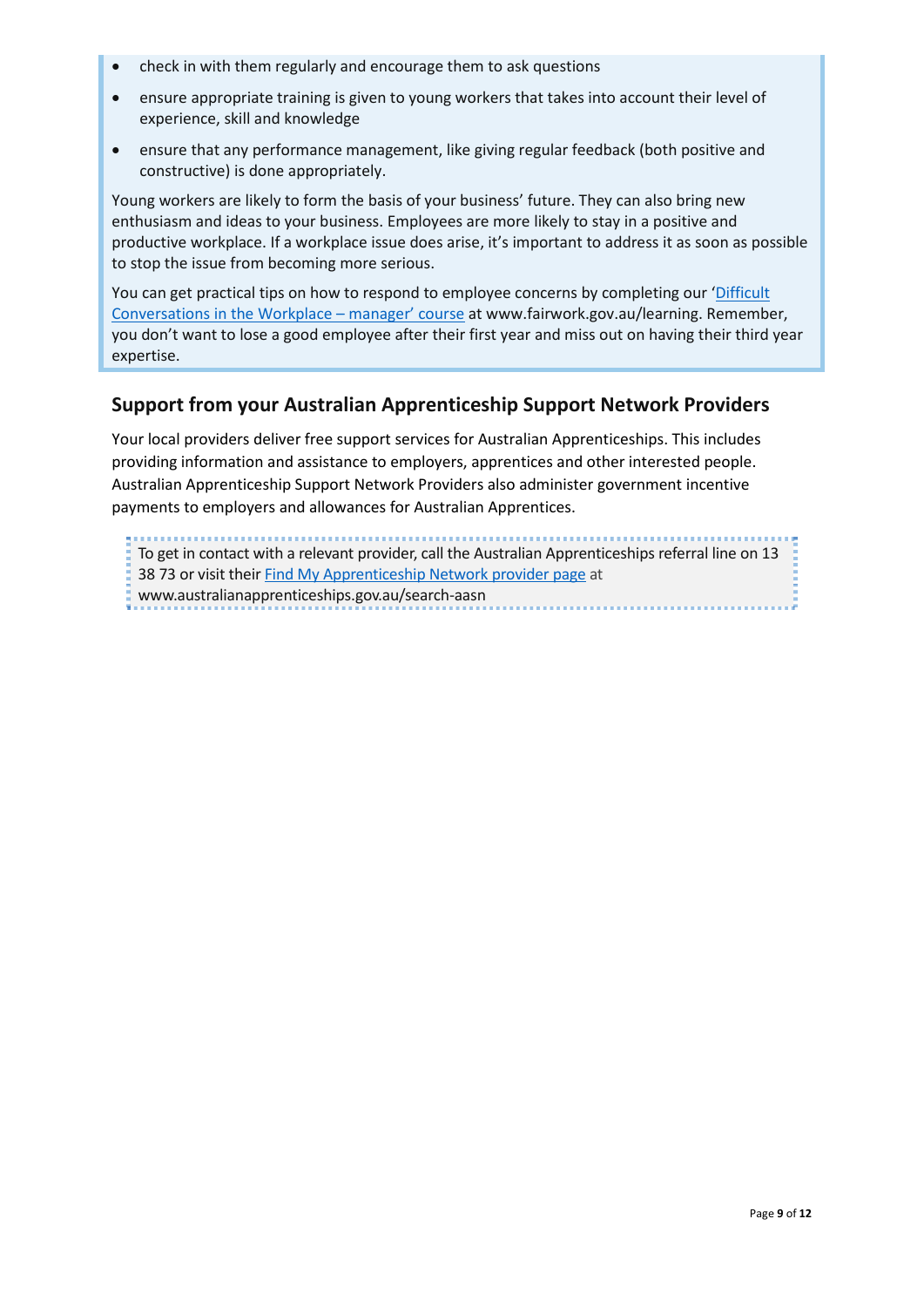| <b>HIRING CHECKLIST</b>                                                                                                                                                                                                                                                                                                                                                                                                                                                                         | <b>COMPLETED</b> |
|-------------------------------------------------------------------------------------------------------------------------------------------------------------------------------------------------------------------------------------------------------------------------------------------------------------------------------------------------------------------------------------------------------------------------------------------------------------------------------------------------|------------------|
| Know the award/agreement<br>Most apprentices will be covered by an award or agreement which sets out their minimum terms<br>and conditions. This includes things like annual leave, sick leave, parental leave and what<br>penalties/allowances are paid. The formal training contract may have additional entitlements that<br>reflect the apprenticeship requirements.                                                                                                                        |                  |
| Decide on the apprentice's employment status<br>To work out the right pay and conditions you'll need to know whether your apprentice is full-time<br>or part-time (which must be approved in the apprentice's training contract).                                                                                                                                                                                                                                                               |                  |
| Get pay rates right<br>There are different minimum pay rates for different jobs. Your apprentice may also be entitled to<br>additional penalty rates and allowances depending on the type of work they do.                                                                                                                                                                                                                                                                                      |                  |
| <b>Agree on hours and rostering</b><br>Under most awards you'll need to agree with your employees on their hours of work and rostering in<br>advance. You can use our free templates which are available at www.fairwork.gov.au/templates                                                                                                                                                                                                                                                       |                  |
| Know your pay slips and record-keeping obligations<br>You need to keep written time and wages records for your employees for seven years. You also<br>have to give all of your employees a pay slip within one day of paying their wages. You can find out<br>more or download our <i>free templates</i> at www.fairwork.gov.au/recordkeeping                                                                                                                                                   |                  |
| Check your workplace health and safety and worker's compensation<br>You need to provide your employees with a safe workplace. Visit your state or territory's work<br>health and safety body for more information.                                                                                                                                                                                                                                                                              |                  |
| <b>Organise training</b><br>You need to organise the training arrangements for your apprentice. This includes registering a<br>training contract with the relevant state or territory training authority and agreeing on a training<br>plan with the RTO, employer and apprentice. These will set out what times/days your apprentice<br>will be attending external training, how you will be informed of their progress and who to speak to<br>at the RTO about your apprentice's performance. |                  |
| <b>Complete the paperwork</b><br>It's best practice to give your apprentice a letter of engagement or written contract. You also need<br>to give them the Fair Work Information Statement and have them complete any relevant<br>paperwork (for example, Tax File Declaration Form and bank account details for wages).                                                                                                                                                                         |                  |
| <b>Conduct an induction</b><br>Get off to a good start, make sure expectations are clear and help your apprentice settle in quickly<br>by having a thorough induction.                                                                                                                                                                                                                                                                                                                          |                  |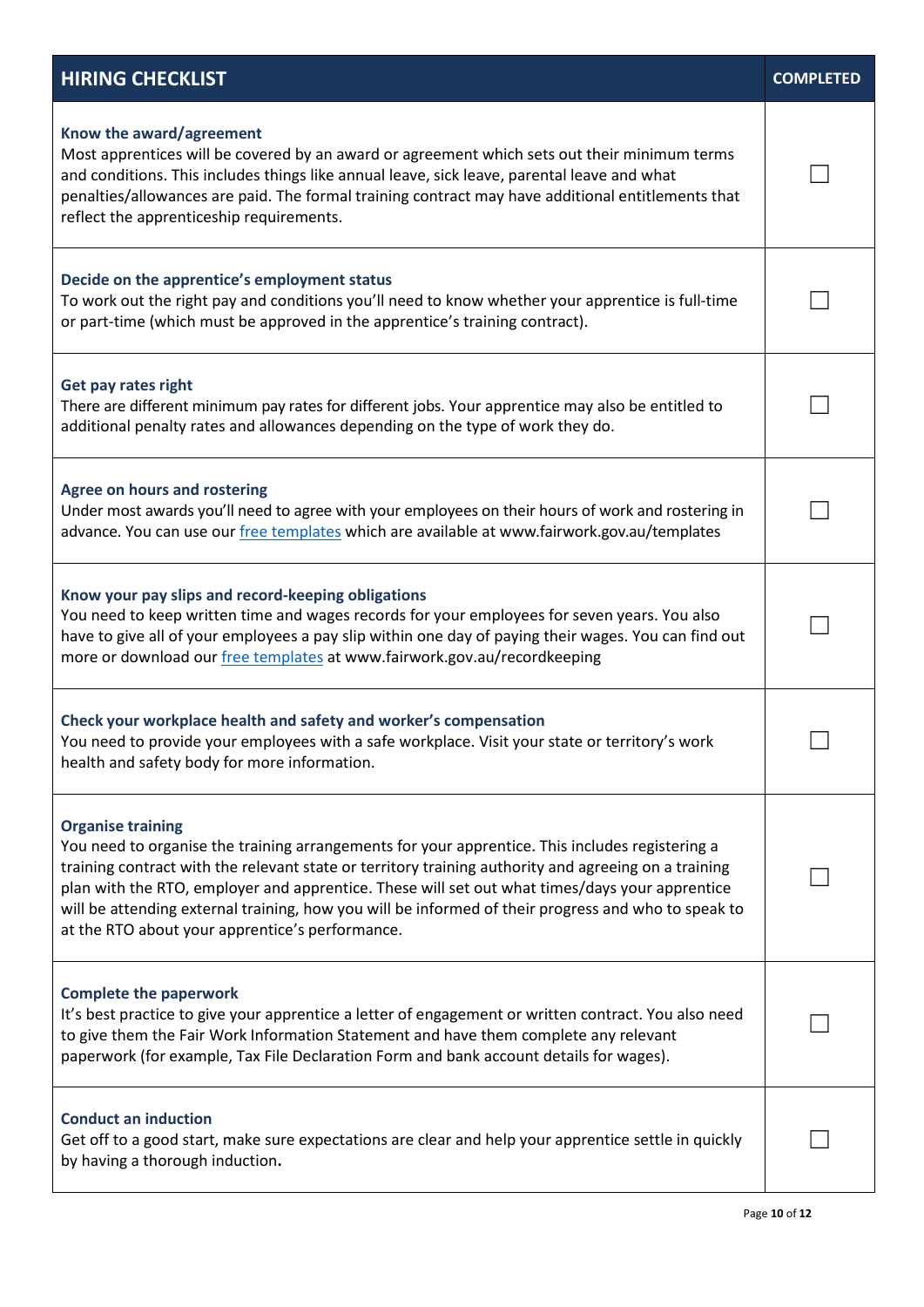## **Who to contact?**

For more information about apprenticeships you can contact Australian [Apprenticeships](https://www.australianapprenticeships.gov.au/) by visiting their website at www.australianapprenticeships.gov.au or by calling them on **13 38 73**.

#### **Tailored advice from your industry association**

Your industry or business association can provide tailored advice and assistance. For more information visit:

- the Australian Chamber of [Commerce](http://www.acci.asn.au/Our-Network) and Industry's website for a list of industry organisations and chambers at www.acci.asn.au/Our-Network
- the [Ai Group,](http://www.aigroup.com.au/) who represent employers across a variety of industries, at www.aigroup.com.au
- our website for a list of [registered organisations](http://www.fairwork.gov.au/registeredorgs) at www.fairwork.gov.au/registeredorgs

#### **State and territory training authorities:**

- **ACT** Skills Canberra ACT Chief Minister, Treasury and Economic Development Directorate: [www.cmtedd.act.gov.au/skillscanberra](http://www.cmtedd.act.gov.au/skillscanberra) or call (02) 6205 8555
- **NSW** Training Services NSW NSW Department of Industry: [www.training.nsw.gov.au](http://www.training.nsw.gov.au/) or call 13 28 11 (local) or 1300 772 104 (interstate)
- **NT** Department of Trade, Business and Innovation: [nt.gov.au/employ/apprenticeships](https://nt.gov.au/employ/apprenticeships-and-traineeships)[and-traineeships or call \(08\) 8935 7707](https://nt.gov.au/employ/apprenticeships-and-traineeships)
- **QLD** Department of Education and Training: [www. qld.gov.au/education/apprenticeships](http://www.qld.gov.au/education/apprenticeships) or call 1800 210 210
- **SA** –Department of State Development: [www.skills.sa.gov.au/apprenticeships-traineeships](http://www.skills.sa.gov.au/apprenticeships-traineeships) or call 1800 673 097
- **TAS** Skills Tasmania Department of State Growth: [www.skills.tas.gov.au/apprenticeshipstraineeships](http://www.skills.tas.gov.au/apprenticeshipstraineeships) or call 1800 655 846
- **VIC** For apprenticeship regulatory matters, including the regulation of Group Training Organisations - Victorian Registration and Qualifications Authority: [www.vrqa.vic.gov.au](http://www.vrqa.vic.gov.au/) or call 1300 722 603
- **VIC** For all other apprenticeship matters Department of Education and Training: <http://www.education.vic.gov.au/training> or call (03) 9637 2000
- **WA** Apprenticeship Office Department of Training and Workforce Development: [www.dtwd.wa.gov.au/apprenticeship-office](http://www.dtwd.wa.gov.au/apprenticeship-office) or call 13 19 54 (local) or (08) 6551 5499 (interstate)

#### **State and territory workplace health and safety bodies:**

- Commonwealth Comcare: [www.comcare.gov.au](http://www.comcare.gov.au/)
- ACT Work Safe: [www.worksafe.act.gov.au](http://www.worksafe.act.gov.au/)
- NSW SafeWork: [www.safework.nsw.gov.au](http://www.safework.nsw.gov.au/)
- NT WorkSafe: [www.worksafe.nt.gov.au](http://www.worksafe.nt.gov.au/)